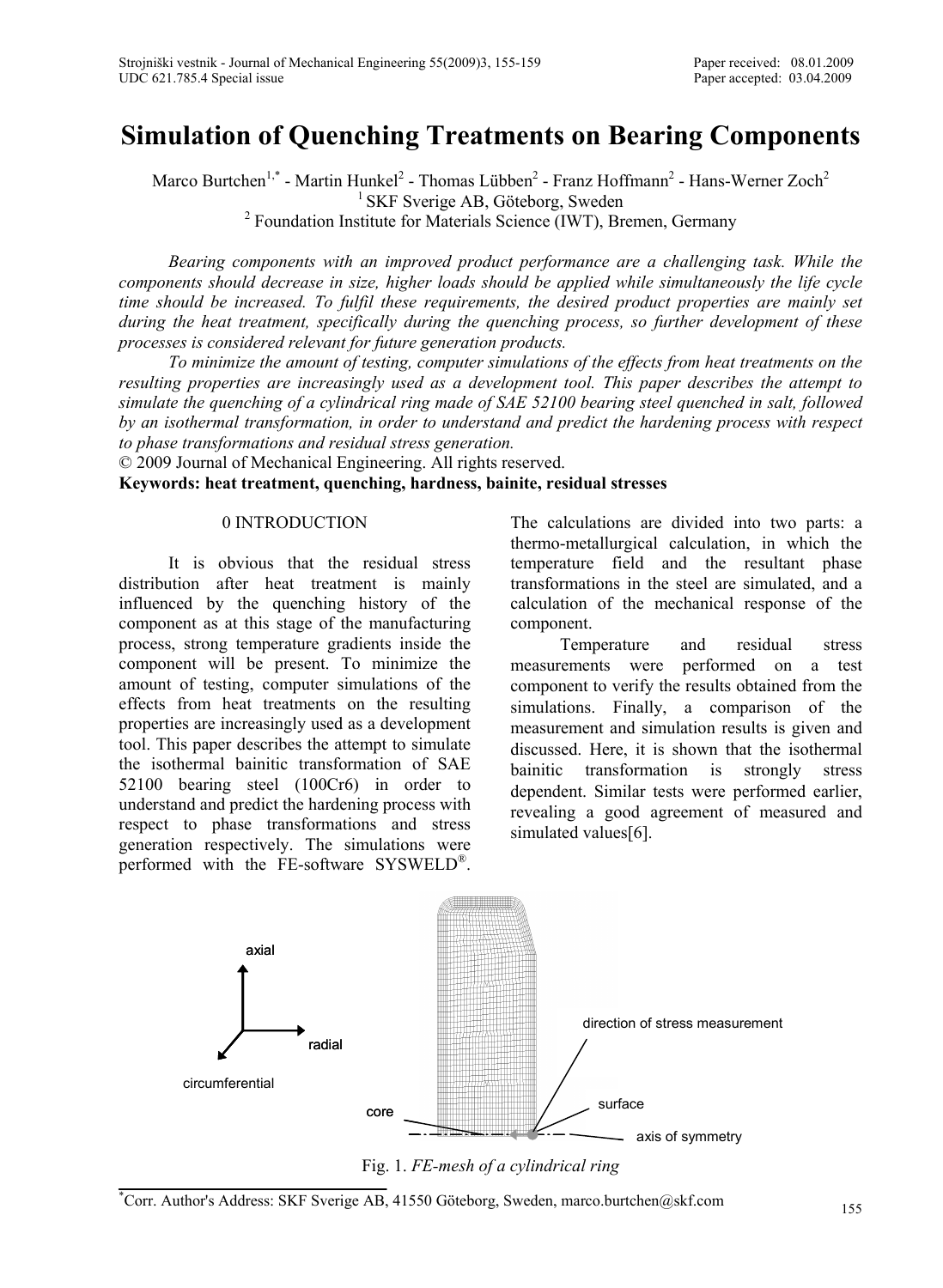## 1 RESULTS FOR A CYLINDRICAL RING QUENCHED IN SALT FOLLOWED BY AN ISOTHERMAL TRANSFORMATION

The results below represent both, simulations and measured cooling curves and residual stress data for a cylindrical ring (outer diameter 120 mm, wall thickness 10 mm, height 46 mm) quenched and isothermally transformed in salt. The mechanical simulations were performed considering kinematic strain hardening.

#### **1.1 Cooling Curve Analysis**

Fig. 2 gives a direct comparison between measured and simulated cooling curves for saltbath quenching. The transfer to the saltbath takes around 30 seconds. The heat transfer coefficient value used was 2500 W/m²K for the whole surface and was obtained from literature [6]. The quench bath temperature was kept constant at 235 °C throughout the whole process. It can be observed that the simulated cooling curves coincide rather well at the beginning of the process but the deviation from the measured cooling curve becomes stronger below 550 °C. However, an acceptable curve fit should be feasible with the representative and constant heat transfer coefficient value that is characteristic for quenching in salt and cooling by convection only.



Fig. 2. *Core cooling curve during salt quenching*

#### **1.2 Comparison of Measured and Simulated Residual Stresses**

In Fig. 3a comparison of the final measured and simulated residual stress state is given. The stresses were measured with different techniques, i.e. the bore hole method where a hole is drilled into the ring while the released stresses are measure with a strain gauge and by x-ray diffraction. To achieve a depth profile, some material was removed by etching. Some near surface differences in values are visible for the three techniques. However, after 0.2 mm there is no great visible difference between the data from the three methods. The simulated results are always outside the spread of the different measurement methods. It must be stated that it was not possible to predict a compressive residual stress state in the ring as it is common for most bainitic heat treatments of SAE 52100.



Fig. 3. *Tangential residual stresses after salt quenching*

#### **1.3. Stress Development**

Fig. 4 shows the resulting stress development of a ring quenched and isothermal transformed in salt. The increasing temperature difference between the core and the surface upon quenching initially causes the surface stresses to become tensile, while the stresses in the core become compressive, as can be seen in Figure 4.



Fig. 4. *Stress development during salt quenching followed by an isothermal transformation for 4 h at 235 °C.*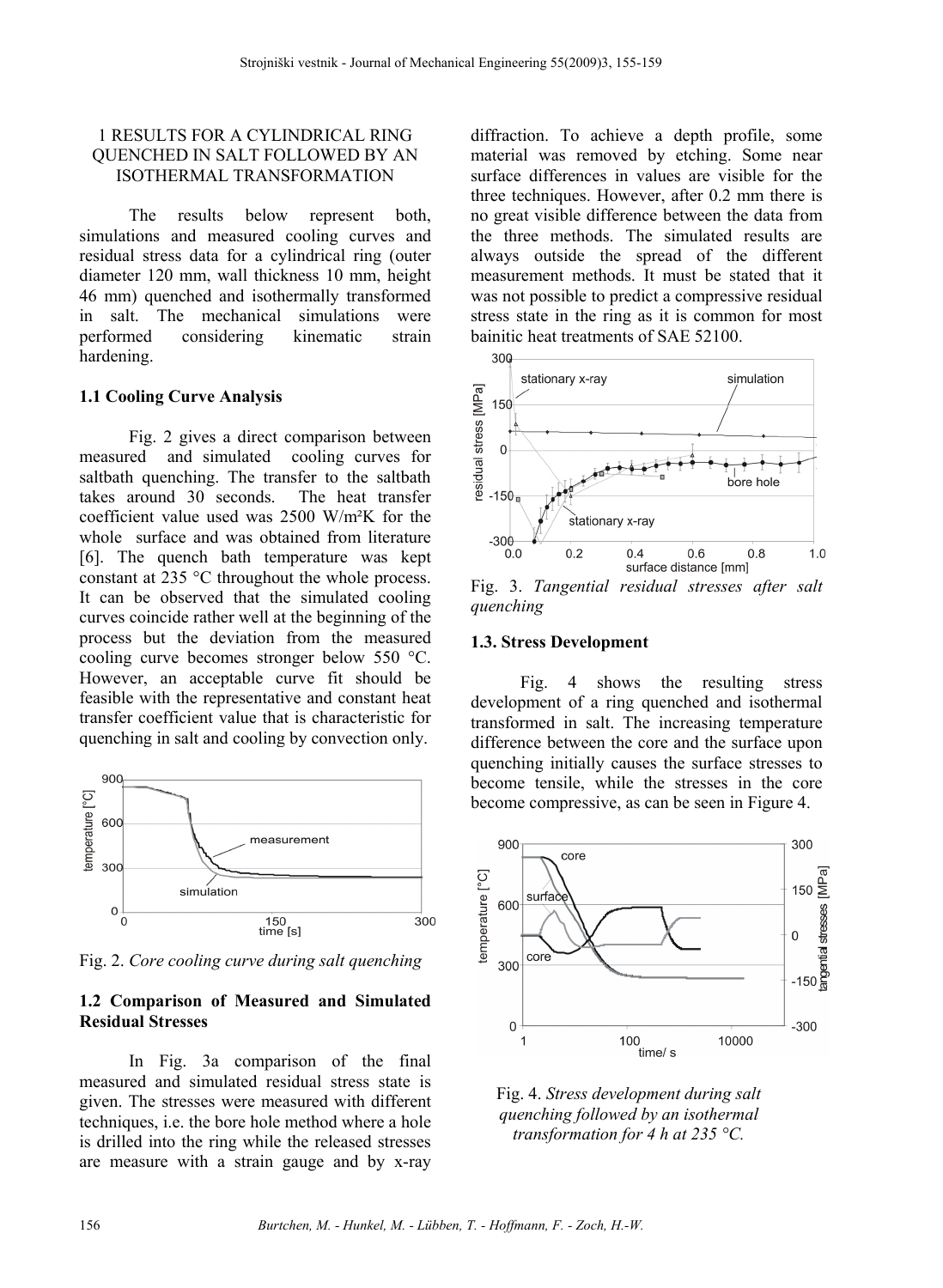At the largest temperature difference between the core and the surface, the stresses reach a maximum point and start to diminish.

Due to local plasticification, the surface stresses are becoming compressive upon temperature equalisation  $(\sim 235 \degree C)$ . The formation of bainite at the transformation temperature (235 °C) begins slightly earlier than the equalisation of temperature. After 4 h the whole volume of the ring is transformed to bainite. However, the final residual stress state is tensile for the surface, which is contradictory to the performed measurement.

It can be concluded that the simulation of the bainitic through hardening process was not successful. As a result, further work is needed in order to understand why the chosen model delivers incorrect values for the stress development and the final residual stress state. In order to obtain a better cooling curve fit and to further improve the simulation results regarding the final residual stress state, further simulations were performed.

#### **1.4 Cooling Curve Sensitivity Analysis**



Fig. 5. *Measured and simulated core cooling curves during salt quenching*

Fig. 5 shows a comparison of measured and simulated core cooling curves. The heat transfer coefficient value was reduced from 2500 down to 1500 W/m²K resulting in a better cooling curve fit, as found in literature. Nevertheless, a certain temperature difference in the regime of 237 °C is still apparent. Attempts were made to minimize this temperature difference by changing the value of heat conduction by 50%, but the disparity was still apparent.

Further attempts were made considering a different transformation behaviour, by applying a two step JMA approach (Hunkel, et al. [5]) in comparison to the one step approach used before, and heat transfer coefficient values but with limited effect on the calculated final residual stress state.



However, to finally obtain a satisfactory cooling curve fit, a temperature dependent heat transfer coefficient down to 300 °C, decreasing from 2500 to 1000 W/m²K, and at lower temperatures a constant value of 1000 W/m²K, was applied. The saltbath temperature was increased, as indicated in Figure 6, and finally the constants for the JMA-equations were varied.

Nevertheless, even with these strong changes resulting in a nearly perfect cooling curve fit, the reviewed approach had no effect on the calculated final residual stress state.

#### **1.5 Influence of Stresses on the Isothermal Transformation**

Denis (Denis et al. [4]) discovered that the effects occuring during the transformation might have an influence on the internal stress state. especially if temperature gradients are small i.e. as they are in isothermal treatments. According to Bhadeshia [1], the deviatoric stresses will decrease the transformation time, while the hydrostatic stresses will increase it.

Dalgic et al. [2] and [3] showed that tensile stresses applied during an isothermal transformation will decrease the transformation time, while applied compressive stresses resulted both in decreased and increased transformation times in comparison to unstressed test specimens, Fig. 7. The differences for -100 MPa result from a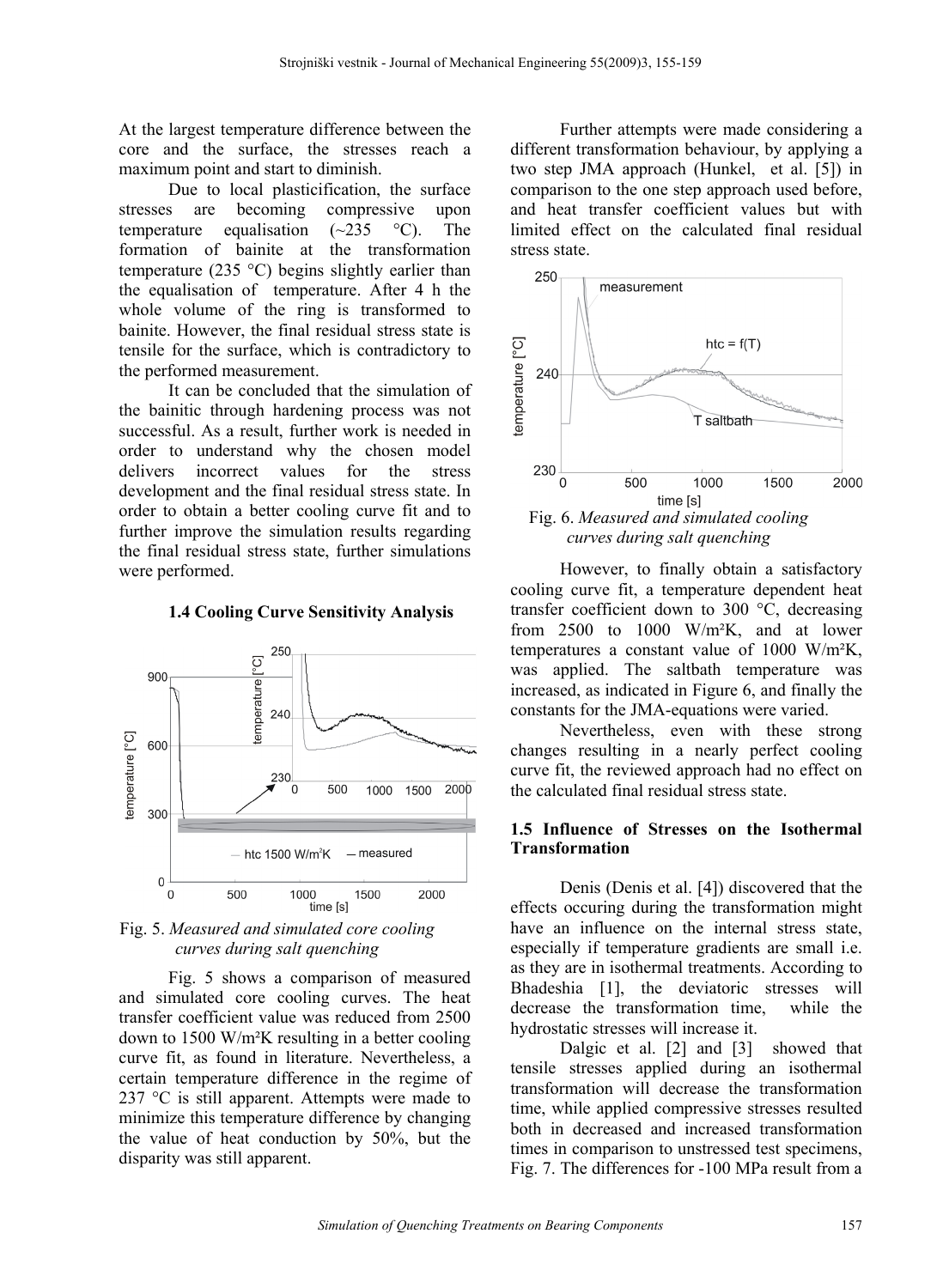slight temperature deviation at the beginning of the transformation.



Fig. 7. *Resulting dilatation for an isothermal transformation at 300 °C under tensile and compressive stresses*

Based on these findings, it was decided to couple the thermo-metallurgical calculation with the mechanical calculation in both directions in order to establish the stress influence on the isothermal transformation. Considering the transformation parameters to be stress dependent the corresponding stress development changed noticeably in comparison to the prior calculations, see Fig. 8. In comparison to Fig. 4 where the stress influence is neglected, it was possible to influence the stress development. The calculations were performed under the consideration of optimised heat transfer coefficient values, including a transport stage from the furnace to the saltbath. The mechanical calculations were performed considering a mixed strain hardening law with 50% kinematic and 50% isotropic hardening. The stress dependency of the transformation was considered after 50 s.



# Fig. 8. *Stress development during salt quenching followed by an isothermal transformation for 4 h/ stress dependent transformation parameter*

While the stress development remains unchanged for the first 50 s, strong changes become apparent as the transformation begins. Due to the incorporated stress influence, the transformations start somewhat earlier in the core than in the surface area. This is due to the presence of tensile stresses in the core and compressive stresses in the surface area at that point. This effect results in a change in the stress development in comparison to Fig. 4. The transformation is completed somewhat later in the surface area than in the core. Due to this effect, the stress development is influenced in such a way that the surface area shows compressive residual stresses, while tensile residual stresses are present for the core, as the ring is fully transformed to bainite.

However, the stress dependence had to be implemented into the software since using a user routine as a stress influence on phase transformations is usually neglected. This resulted in a dramatical increase of calculation time for this process. However, it must be noted that this user routine was not optimized to reduce the resulting calculation time.

## 2 DISCUSSION OF RESULTS

The output from the performed simulations gives an overview of the stress development in a cylindrical ring during quenching. Furthermore, residual stress states and phase proportions after quenching were shown. Finally, the interaction of isothermal phase transformations in SAE 52100 steel and stress development was presented.

The simulations with a constant heat transfer coefficient value of 2500 W/m²K for salt quenching followed by isothermal bainitic transformation revealed a mismatch between measured and simulated cooling curves and resultant residual stresses. By changing the heat transfer coefficient values and the constants for the phase transformations it was possible to improve the simulation to achieve an improved cooling curve fit, although a good agreement for the final residual stress state could initially not be achieved.

The incorporation of stress dependent constants for the JMA-equations resulted in a different stress development, showing compressive residual stresses for the surface area and tensile residual stresses for the core, so that